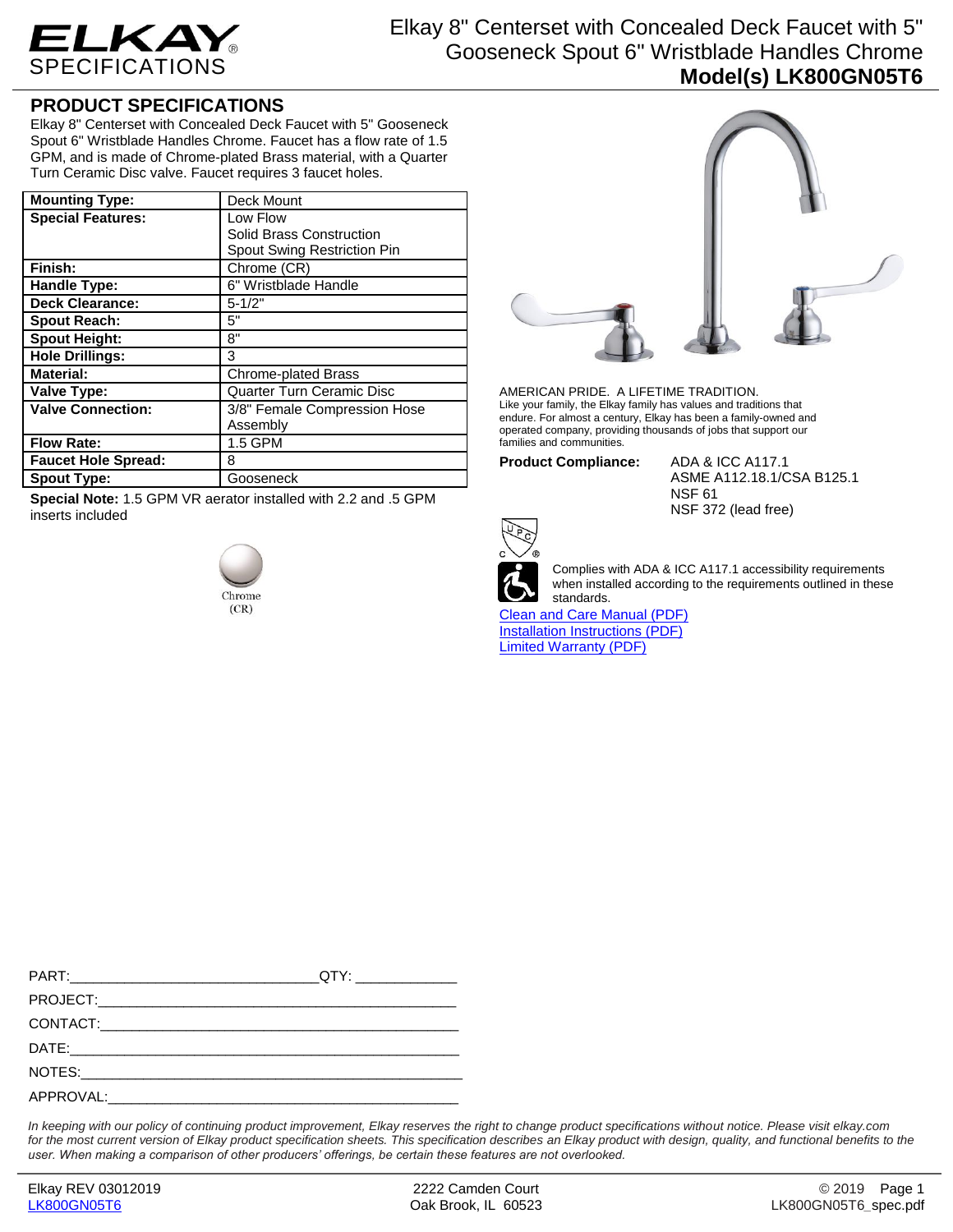

## Elkay 8" Centerset with Concealed Deck Faucet with 5" Gooseneck Spout 6" Wristblade Handles Chrome **Model(s) LK800GN05T6**



*In keeping with our policy of continuing product improvement, Elkay reserves the right to change product specifications without notice. Please visit elkay.com*  for the most current version of Elkay product specification sheets. This specification describes an Elkay product with design, quality, and functional benefits to the *user. When making a comparison of other producers' offerings, be certain these features are not overlooked.*